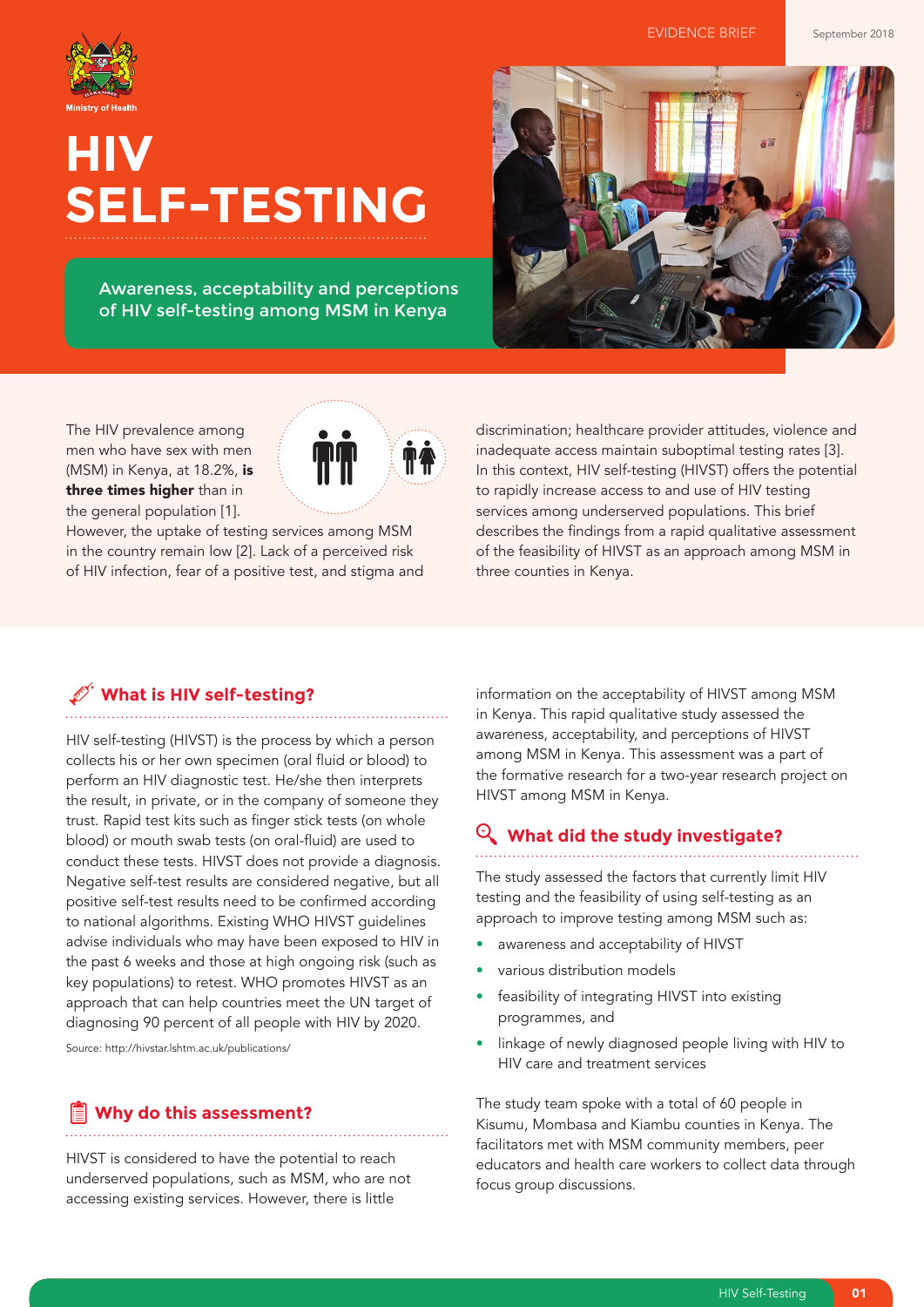## **What did the assessment find?**

The findings recorded good awareness and favourable attitudes toward HIVST. However, low knowledge of the use of kits, lack of easy access, and fear of receiving a positive HIV test result may undercut the adoption of selftesting among MSM.



#### Most MSM were aware of HIVST

MSM community members had heard or read about HIVST kits through social media, the news, clinics and hospitals, community-based organisations (CBOs), peers, a pharmacy based HIVST project in coastal Kenya and other projects in Kisumu. However, knowledge of some aspects of the self-testing kits was found to be limited with members expressing lack of clarity on the use of kits and concerns around test accuracy.

### MSM expressed favourable attitudes to HIVST

Most MSM reported an interest in trying self-testing as they considered it to be a confidential, private, and convenient method. They noted that the method would avoid the risk of public stigma, and was easy, fast, and time-saving to administer.

#### Favoured distribution sources for the kits varied

Participants identified Drop-in Centres (DICs) within CBOs, hotspots, public health facilities, and dispensaries as preferred locations for getting the HIVST kits. However, for hard-to-reach MSM, they recommended peer workers to distribute the kits.

Peer-led roll out, improved awareness, free availability as enablers of HIVST

All MSM preferred to be reached by their peers with HIVST knowledge and kits. They recommended media driven initiatives for improving awareness on the access points and demonstration on kit use; and the test kits to be made available for free.

Post-test linkage to treatment and care remain a concern

Participants reported that confirmatory testing and subsequent linkage to treatment and care may continue to be limited in the absence of adequate pre- and posttest counselling. They recommended provisions for counselling, in-person or through hotline phone calls, to overcome this barrier.

Limited knowledge, accessibility, and fear of a positive test result limit self-testing

Although HIVST was found to be generally acceptable, participants expressed inadequate knowledge on its use and accessibility, kit costs, interpretation of results, a lack of trust on test reliability, and fear of the test result with a tendency to self-harm if testing positive, as barriers to testing.



*"There is low viral concentration in the blood, how do we test for HIV using saliva? Is the kit reusable?"*

(FGD participant from Kisumu)

*"I think it is simple and safe to use from what I know. It*  does not require blood, it offers confidentiality, avoids *stigma from health care workers since you and you alone are at liberty to disclose your status."*

(FGD participant from Mombasa)

*"There are different classes of MSM including hard to reach MSM. Those in the working class (high end), do not want to and cannot visit the DIC, and they are still our sexual partners and/or close family. We should take the self-testing kits to them so they can know their status."* 

(FGD participant from Kiambu)

*"We should have the peers distribute the kits like they do for condoms and lubricants since they will reach the peers easier than the program can."*

(FGD participant from Kiambu)

*"After a client tests positive, we already have a challenge with linkage as it is right now. And that is with people coming into the clinic to test, with counselling and all, so how will we expect people having taken away kits to be linked to care?"* 

(FGD participant from Kiambu)

*"It might make people commit suicide if they test positive and have not received counselling which is mostly offered in the VCT sites."*

(FGD participant from Kisumu)